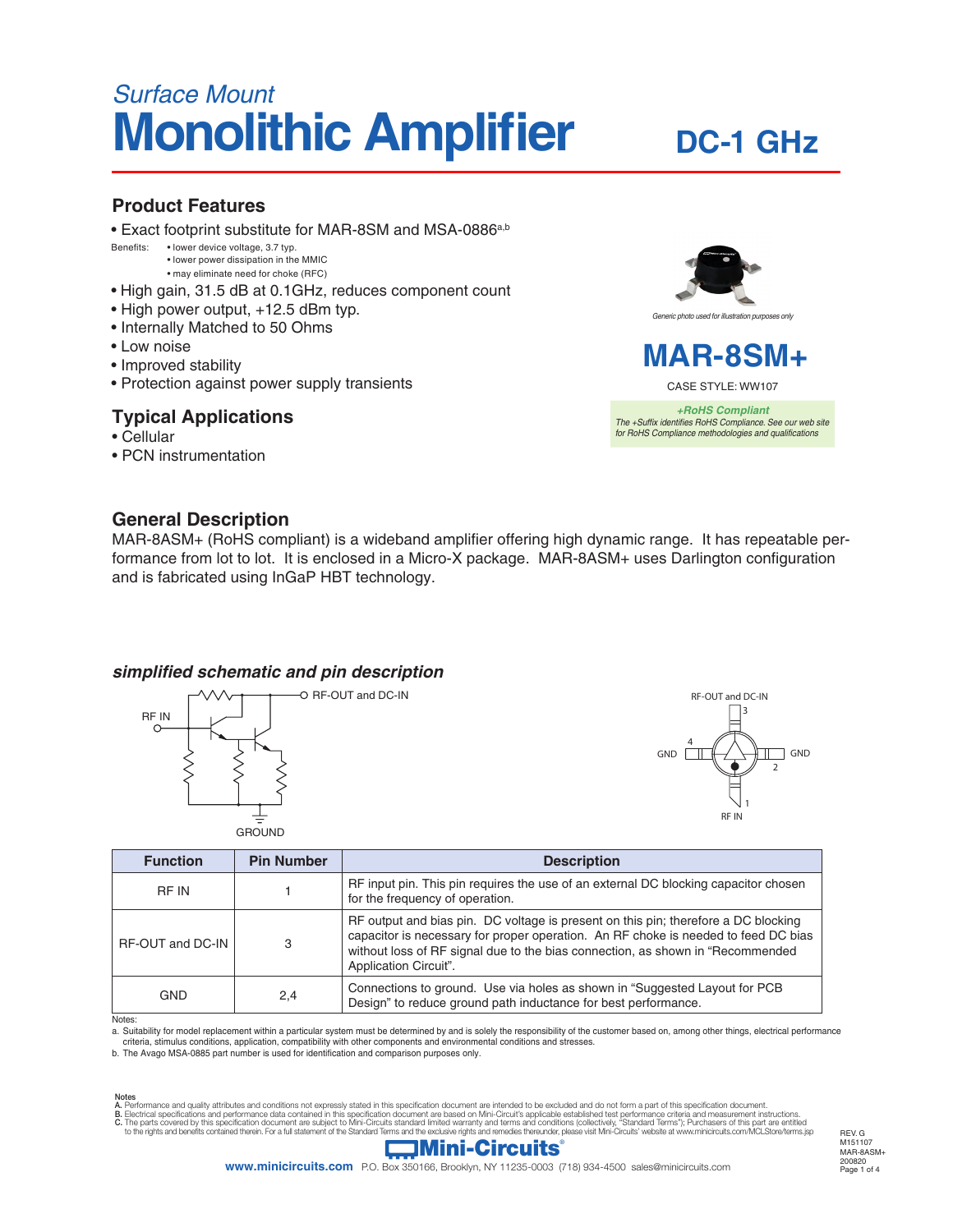

#### **Electrical Specifications at 25°C and 36mA, unless noted**

| <b>Parameter</b>                                  |                          | Min.            | Typ.       | Max. | <b>Units</b>        |
|---------------------------------------------------|--------------------------|-----------------|------------|------|---------------------|
| Frequency Range*                                  |                          | DC              |            | 1    | GHz                 |
| Gain                                              | $f=0.1$ GHz<br>$f=1$ GHz | 20 <sup>2</sup> | 31.5<br>25 |      | dB                  |
| Input Return Loss                                 | $f = DC$ to 1 GHz        |                 | 15.5       |      | dB                  |
| <b>Output Return Loss</b>                         | $f = DC$ to 1 GHz        |                 | 11         |      | dB                  |
| Output Power @ 1 dB compression                   | $f=1$ GHz                |                 | $+12.5$    |      | dBm                 |
| Output IP3                                        | $f=1$ GHz                |                 | $+25$      |      | dB <sub>m</sub>     |
| Noise Figure                                      | $f=1$ GHz                |                 | 3.1        |      | dB                  |
| Recommended Device Operating Current              |                          |                 | 36         |      | mA                  |
| <b>Device Operating Voltage</b>                   |                          |                 | 3.7        |      | $\vee$              |
| Device Voltage Variation vs. Temperature at 36 mA |                          |                 | $+1.2$     |      | $mV$ <sup>o</sup> C |
| Device Voltage Variation vs. Current at 25°C      |                          |                 | 11.3       |      | mV/mA               |
| Thermal Resistance, junction-to-case <sup>1</sup> |                          |                 | 140        |      | $\degree$ C/W       |

\*Guaranteed specification DC-1 GHz. Low frequency cut off determined by external coupling capacitors.

#### **Absolute Maximum Ratings**

| <b>Parameter</b>         | <b>Ratings</b>                      |  |
|--------------------------|-------------------------------------|--|
| Operating Temperature    | -40 $^{\circ}$ C to 85 $^{\circ}$ C |  |
| Storage Temperature      | $-55^{\circ}$ C to 100 $^{\circ}$ C |  |
| <b>Operating Current</b> | 65 <sub>m</sub> A                   |  |
| <b>Power Dissipation</b> | 250mW                               |  |
| Input Power              | 13dBm                               |  |

Note: Permanent damage may occur if any of these limits are exceeded. These ratings are not intended for continuous normal operation.

1 Case is defined as ground leads.

2 Full temperature range.

Notes<br>A. Performance and quality attributes and conditions not expressly stated in this specification document are intended to be excluded and do not form a part of this specification document.<br>B. Electrical specifications

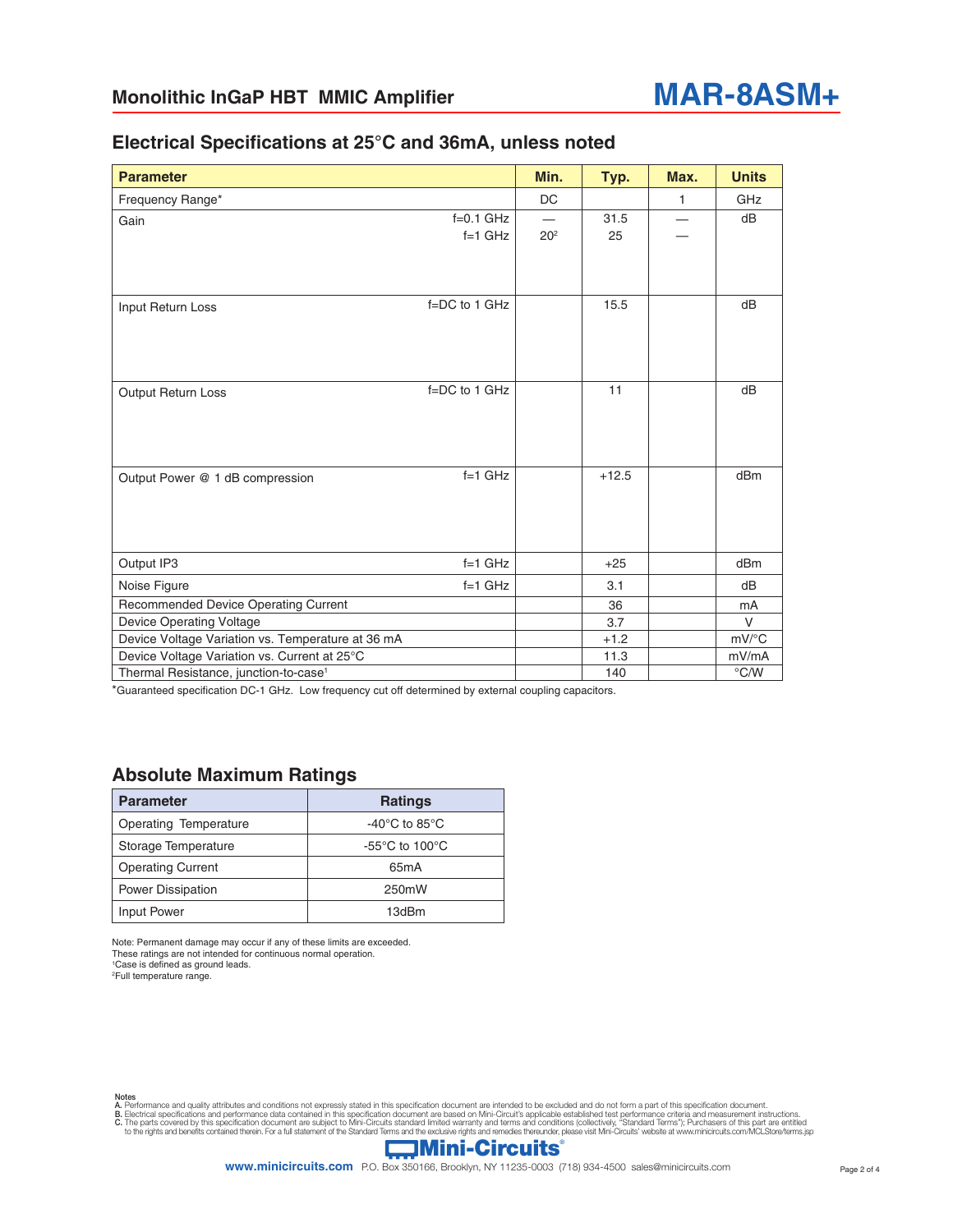## **Product Marking**



Markings in addition to model number designation may appear for internal quality control purposes.

#### **Additional Detailed Technical Information**

Additional information is available on our web site. To access this information enter the model number on our web site home page.

#### **Performance data, graphs, s-parameter data set (.zip file)**

#### **Case Style: WW107**

Plastic micro-x, .085 body diameter, lead finish: matte-tin

#### **Tape & Reel: F4**

*7" Reels with 20, 50, 100, 200, 500, 1K devices 13" Reels with 2K, 4K devices*

#### **Suggested Layout for PCB Design: PL-253**

**Evaluation Board: TB-411-8A+** 

#### **Environmental Ratings: ENV08T3**

#### **Recommended Application Circuit**



Test Board includes case, connectors, and components (in bold) soldered to PCB

| R BIAS <sup>1</sup> |                                        |  |  |  |  |
|---------------------|----------------------------------------|--|--|--|--|
| <b>Vcc</b>          | <b>Bias Resistor Value<sup>2</sup></b> |  |  |  |  |
| 7                   | 88.7                                   |  |  |  |  |
| 8                   | 118                                    |  |  |  |  |
| 9                   | 143                                    |  |  |  |  |
| 10                  | 174                                    |  |  |  |  |
| 11                  | 200                                    |  |  |  |  |
| 12                  | 226                                    |  |  |  |  |
| 13                  | 255                                    |  |  |  |  |
| 14                  | 280                                    |  |  |  |  |
| 15                  | 309                                    |  |  |  |  |

When being used as a substitute for MAR-8SM or MSA-0866, the bias resistor values must be changed to the values in this table.

2 1% Resistor values (ohms) for optimum bias.

Notes<br>A. Performance and quality attributes and conditions not expressly stated in this specification document are intended to be excluded and do not form a part of this specification document.<br>B. Electrical specifications



**www.minicircuits.com** P.O. Box 350166, Brooklyn, NY 11235-0003 (718) 934-4500 sales@minicircuits.com Page 3 of 4